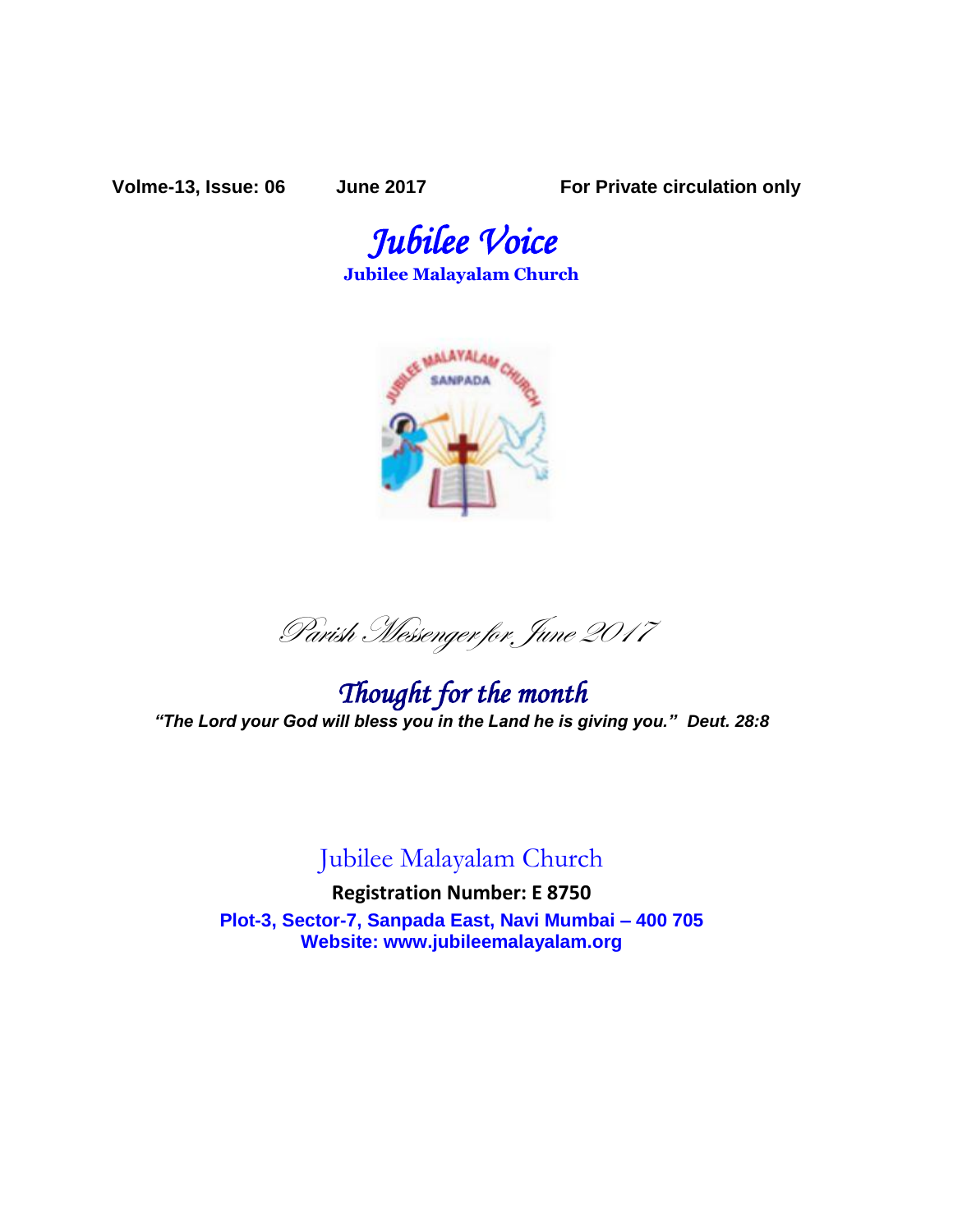# Programmes

- June 04: Holy Communion Service in Sanpada at 7.00 am and Panvel at 11am.
- June 06: Atmaya Meeting at 7.30 pm at Jubilee Church.
- June10: Women's Fellowship Meeting at Jubilee Church at 4.30pm
- June11: Matins service in Sanpada at 7.00am and Panvel at 11am.
	- Management committee meeting will be held at 9am at Jubilee Church, Sanpada.
- June 11: Dhwani Quartet Competition at 4.00 p.m at Bunt's Auditorium, Juinagar.
- June13: Atmaya Meeting at 7.30 pm at Jubilee Church
- June18: Holy Communion Service in Sanpada at 7.00am and in Panvel at 11 am.
- June 19: Cottage prayer meeting at the residence of Dr. Jowin Jacob, JN-2/18/B: 6, Sector 9, Vashi,

at 7.30pm.

June 20: Atmaya Meeting at 7.30 pm at Jubilee Church

## June 24-26 Premarital Counseling camp at Grant Road

- June 25: Holy Communion Service in English in Sanpada at 7.00am and in Panvel at 11am.
- June 27: Atmaya Meeting at 7.30 pm at Jubilee Church

## Motto for the year 2017

"Rejoice in the Lord always." (Philippians 4: 4)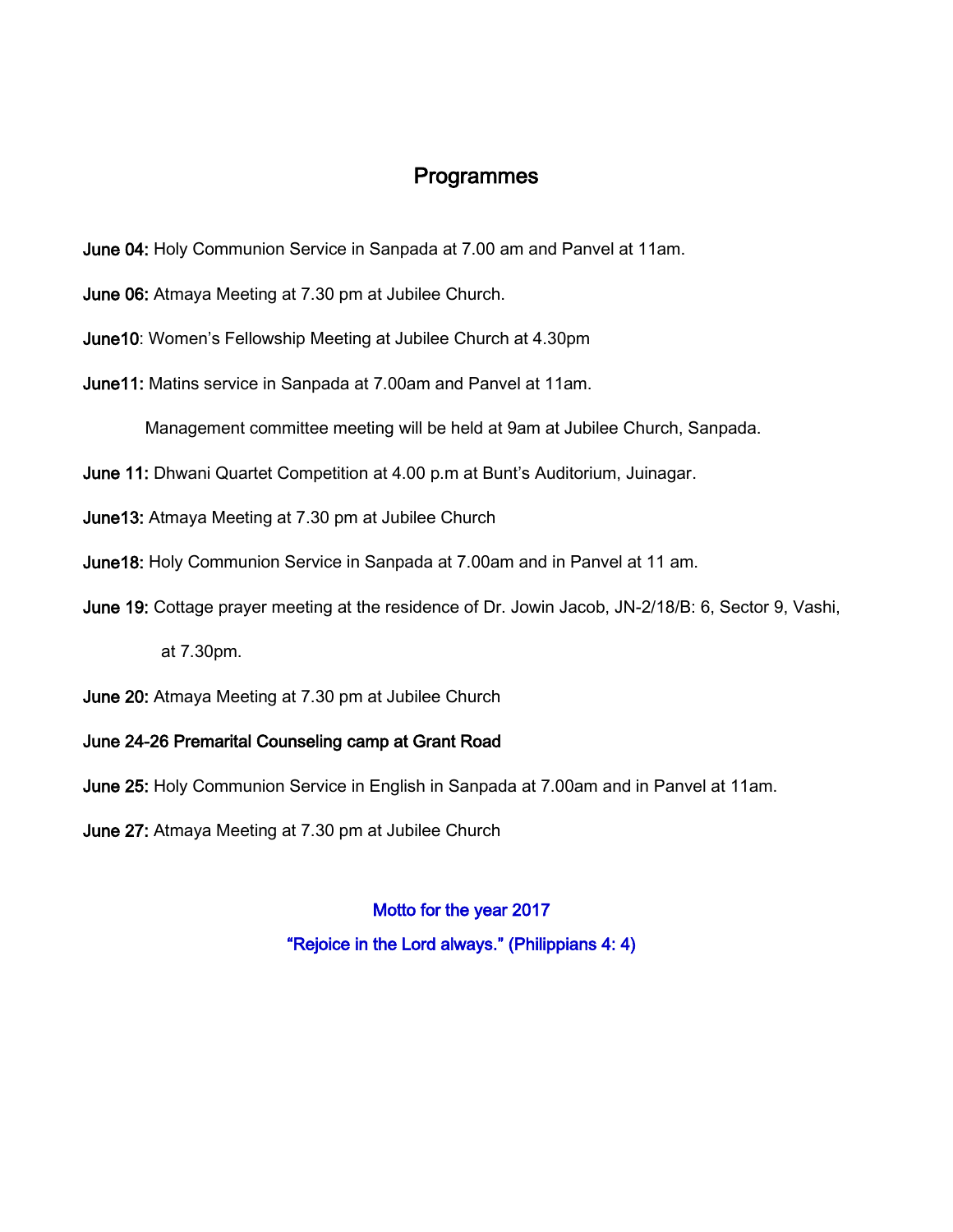# Message from the Presbyter

### Dear Beloved- in- Christ,

"Greetings in the precious name of our Lord Jesus Christ"

"Do not give a war cry, do not raise your voices, do not say a word until the day I tell you to shout, and then shout!" - Joshua 6:10

Joshua received specific instructions from God, about how to possess Jericho. It was a supernatural strategy, which consisted of waiting, walking and no talking. The children of Israel had marched by faith day after day with no apparent results. Supernatural strategy: waiting, walking and no talking

## A Silent walk:

The people had to walk silently. It would have been a difficult task for Joshua to keep such a large number of people in total silence. But Joshua said to them, 'Don't say a word'. Some times and in certain situations the most difficult thing in the world is to be totally silent. But, for the people of God the success of their mission involved the control of their tongue.

## A Faith walk:

This faith walk was a test of their obedience and trust (Ps.37:34). They had to exercise implicit, unconditional obedience for seven days. It took amazing self-control and submission to God's will. The people had to walk around the city, not doing a thing to attack it, and maintain absolute silence. However, they were doing nothing, yet followed God's instructions. Then they had to go back to the camp and spend the night there. The second day they got up early in the morning to do the same thing all over again. The people carried on this way for six days. It was a very unusual way of destroying a city. The marching tested the faith of the people; by faith, the walls of Jericho fell down, after they had been encircling it for seven days. It took faith to continue in obedience without knowing what would happen. It took patience and self-control, and such patience and self-control required faith.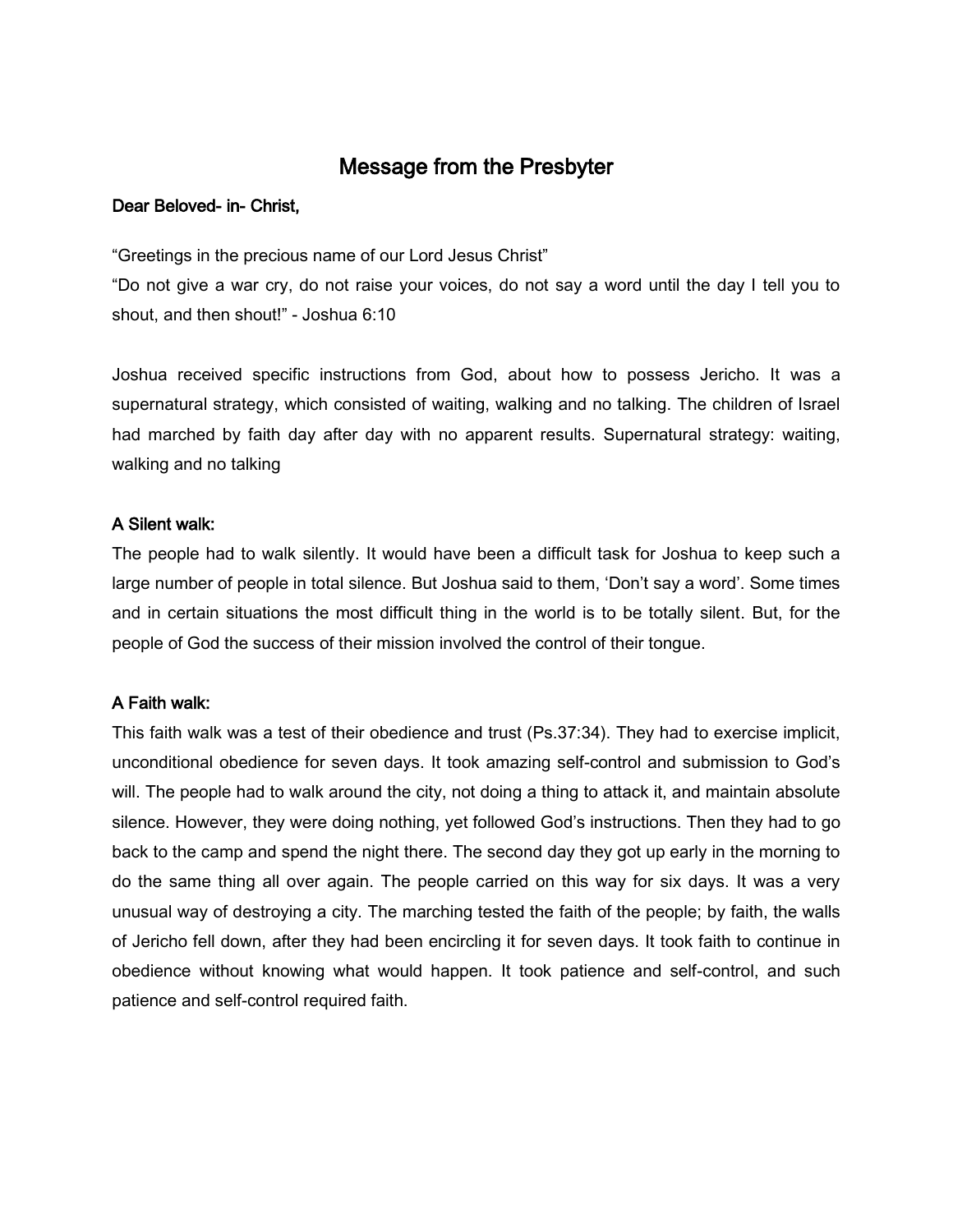### A praise walk:

The primary weapons God used here were supernatural weapons of worship and praise. Thus the second day they marched around the city once and returned to the camp; they did so for six days (Josh.6:14). The apostle Paul talked about supernatural warfare and the destruction of strongholds. For the people of God, victory does not come through fleshly struggle and worldly weapons. "For though we walk in the flesh, we do not wear according to the flesh, for the weapons of our warfare are not of the flesh, but divinely powerful for the destruction of fortresses (2 Cor 10: 3-4). God has bestowed spiritual weapons upon us that are far more powerful. The use of spiritual weapons destroys the adversary in the invisible realm, which is where the real battle is waged.

#### A triumphant walk

The seventh day was the key day. They had already done a lot of silent marching. Nothing had happened. Now Joshua announced that they have to do seven times as much marching. They would have to walk around the town seven times. It was a final test before God would Act. After the seven circuits, the priests were told to sound the trumpets. At the sound of the trumpet blast, Joshua gave the people their instructions. They had to give a great shout. The trumpets sounded, the people shouted and Jericho's walls fell.

The Bible is full of peculiar ways of God. We may not understand them but they are very precious in the sight of God. The people marching around Jericho would have been embarrassed, because after that stupendous and spectacular march across the Jordan River, they had to humble themselves to take a simple walk around the town. God gave them victory, but He did it in His time and in His way. Probably He did it in such a peculiar way to help the people to lose some of their pride. Are we ready to walk according to the will of God?

May God Bless You, With love and prayers, Rev. Binju Varughese Kuruvilla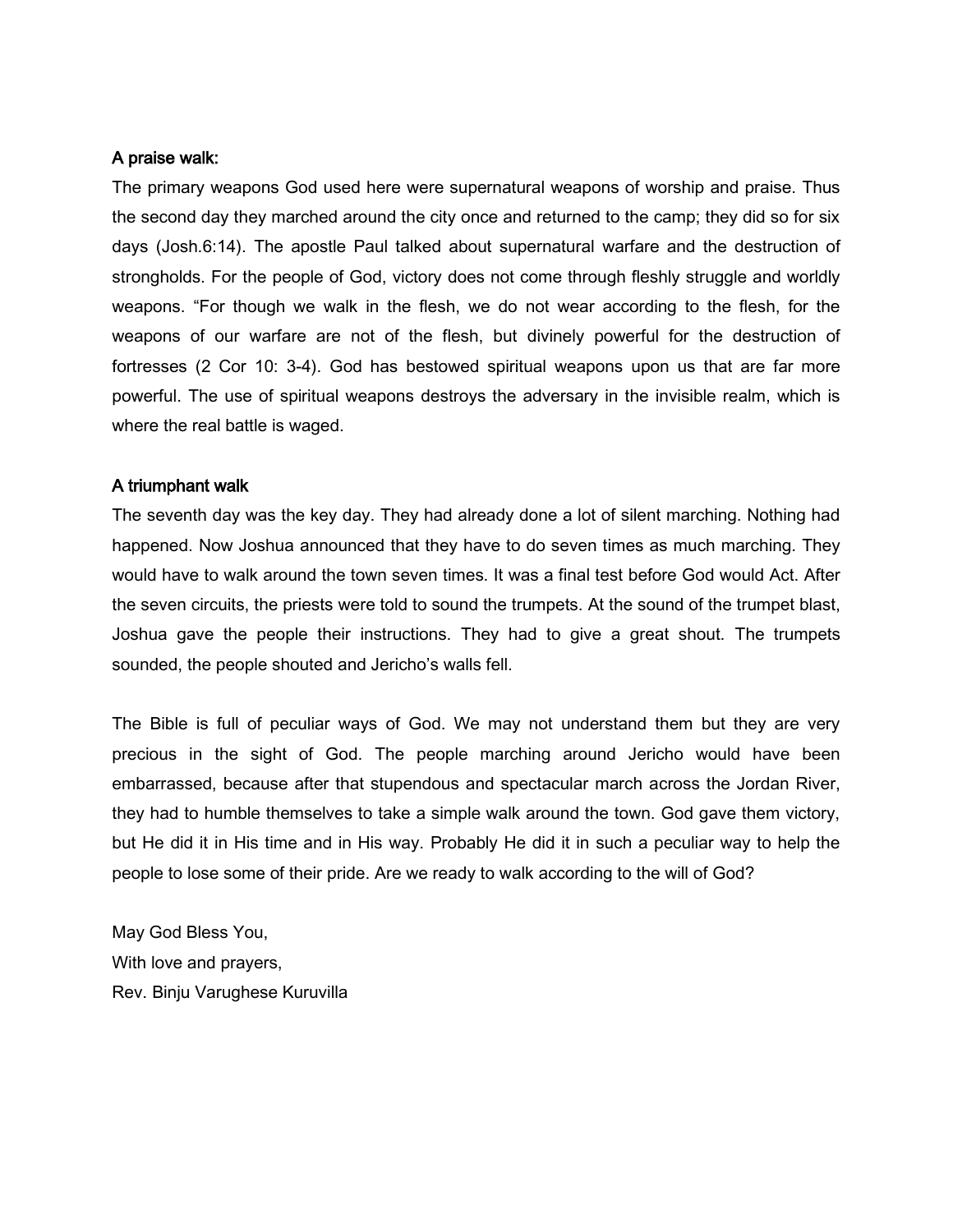# News & Notes:

## Previous Month's Highlights

#### Holy Baptism:

Nathan Rijo Cherian S/o Mr. Rijo George Cherian and Mrs. Gitu Rijo was baptized on 6<sup>th</sup> May, 2017. We welcome the new member to Jubilee Malayalam Church.

#### Condolence:

We deeply mourn the sad demise of the following members.

- 1. Mrs. Elizabeth Mathen (77 Yrs) passed away on 30<sup>th</sup> April, 2017 and funeral was held on 3rd May,2017.
- 2. Mr. Abraham Mathen (86 Yrs) passed away on  $6<sup>th</sup>$  May, 2017 and funeral was held on 7th May 2017.
- 3. Mr. John P. Mathew, CBD Belapur (60 Yrs) passed away on 19<sup>th</sup> May, 2017 and funeral was held on 22<sup>nd</sup> May, 2017 at Nerul Cemetery.
- 4. Mr. Ninan Mathew (73 Yrs) F/o Mr. Bobby Mathew Ninan (Chembur church) passed away on 24<sup>th</sup> May, 2017and funeral was held on 26<sup>th</sup> May, 2017 at Sewri Cemetery.

Please do pray for the bereaved family members.

## Arrival of the New Vicar Chembur

Rev. Dr. J. Mathews has arrived as the new vicar of Holy Trinity CNI Church, Chembur on 11<sup>th</sup> May, 2017. He hails from Kodukulanji and is deputed from CSI Madhya Kerala Diocese.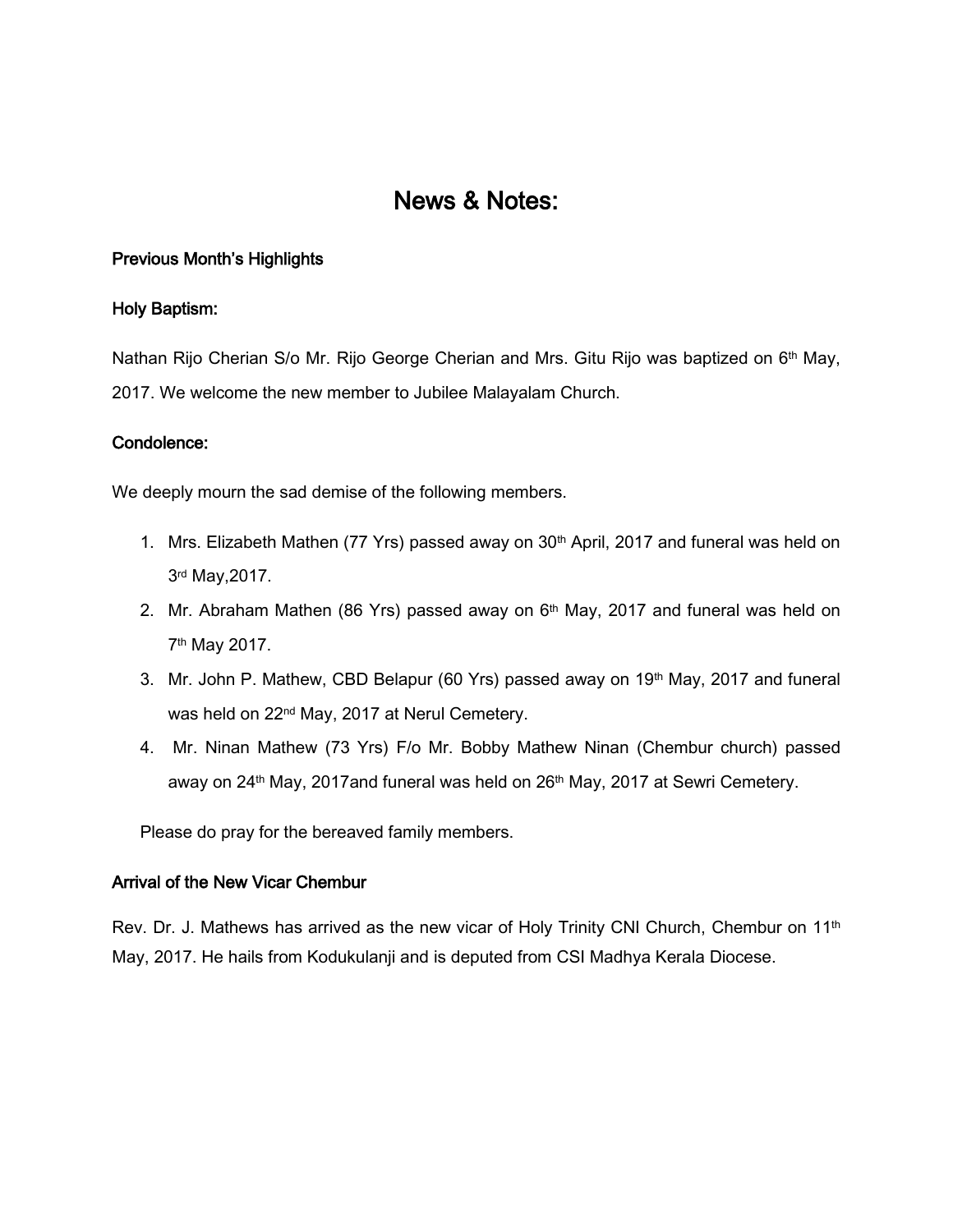# Present Month's Programmes

Sunday school: Sunday school will re-open on 11<sup>th</sup> June, 2017. We are planning to conduct Sunday school retreat along with other congregations of Jubilee Church on 23rd July 2017. Please do pray for the further arrangements.

## Atmaya Fellowship Meetings:

Atmaya fellowship meetings will be held on all Tuesdays at 7:30 pm in Church. Bible study is based on Acts of the Apostles.

## Youth Meeting:

Youth meeting will be held on all Sundays soon after the service at 9 am. Variety programs and Bible study will be there. Parents are requested to encourage the youths to attend these meetings.

## Dhwani:

Second Dhwani quartet competition will be conducted on 11<sup>th</sup> June 2017 at Bunts School Auditorium at 4pm.

## \*Dhwani 2017 Live Performance: Mr. Rex Fernandez\*

Rex's music career escalated with his first ever audition for a reality show, 'The Stage 2'. He performed the song "Amazing Grace" and enthralled the judges and the audience, instantly becoming a popular contestant on the show. He was one of the finalists in the show and is recognized as one among the best international singing sensation that India has to offer to world music. He has appeared on channels like VH1 and Colour's and has mesmerized his audience with his captivating music and stage presence. Recently, he was featured on the radio and also in a prestigious music magazine. Rex, an instant composer, has composed several memorable songs till date.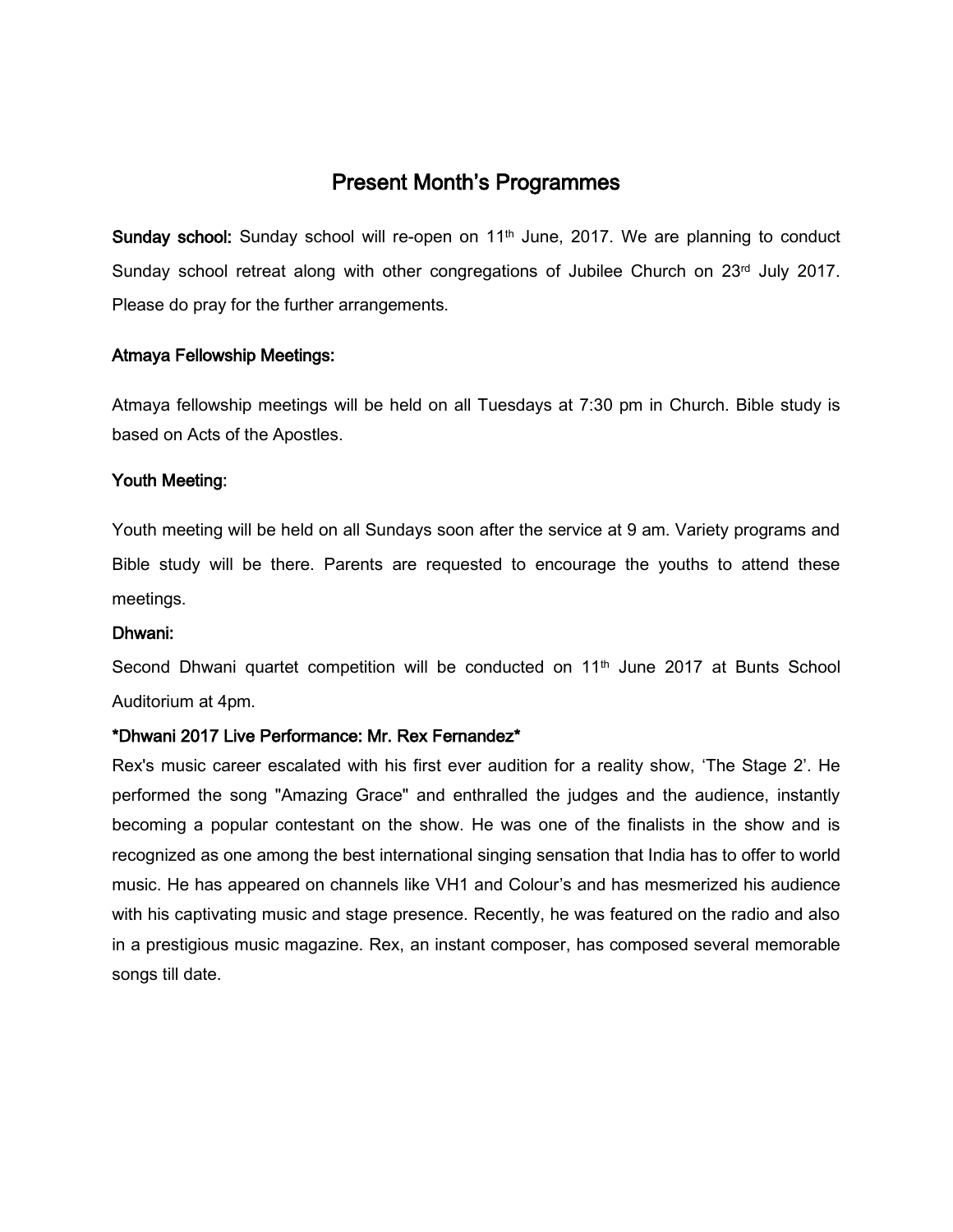#### Pre-marital Counseling

Pre-marital Counseling will be conducted at Church Mission House, Grant road, Mumbai, from 24<sup>th</sup> to 26<sup>th</sup> June, 2017, under the leadership of CNI Bombay Diocesan Council. The team comes from CSI Madhya Kerala Diocese and they will give training to some of the selected presbyters in Mumbai diocese. Certificates will be issued after the successful completion of the course.

#### Annual reports and accounts:

All organizations shall be ready with their annual reports and accounts passed in their respective general body meetings and submit their respective reports before 15<sup>th</sup> June, 2017. An election for the current year also has to be conducted.

## Annual General Body Meeting:

3<sup>rd</sup> Annual General Body meeting of Jubilee Malayalam Church is scheduled on 9<sup>th</sup> July, 2017 at 5.30pm at Jubilee Church, Sanpada.

# Prayer Requests

- 1. Mrs. Deenamma Tharian, mother of Mr. MonzyTharian( for good health)
- 2. Father of Mr. Ashok Abraham, Panvel (for good health)
- 3. Father in- law of Mr. Vinod Oommen Ninan (good health)
- 4. Mrs. Lillian Stephens, M/o Mr. Malcolm Stephen (for good health)
- 5. Mother of Mr. Sudeep Philips (Mob: 8879640355) who is undergoing dialysis.
- 6. The wife of Bishop Joshua, staying in Borivalli, recovering after treatment for cancer.
- 7. Mr. John Thomas -9867886398 (for good health)
- 8. Mr. Shyam Gorath & family, our missionary in Akhloli Village
- 9. Our Parsonage Project.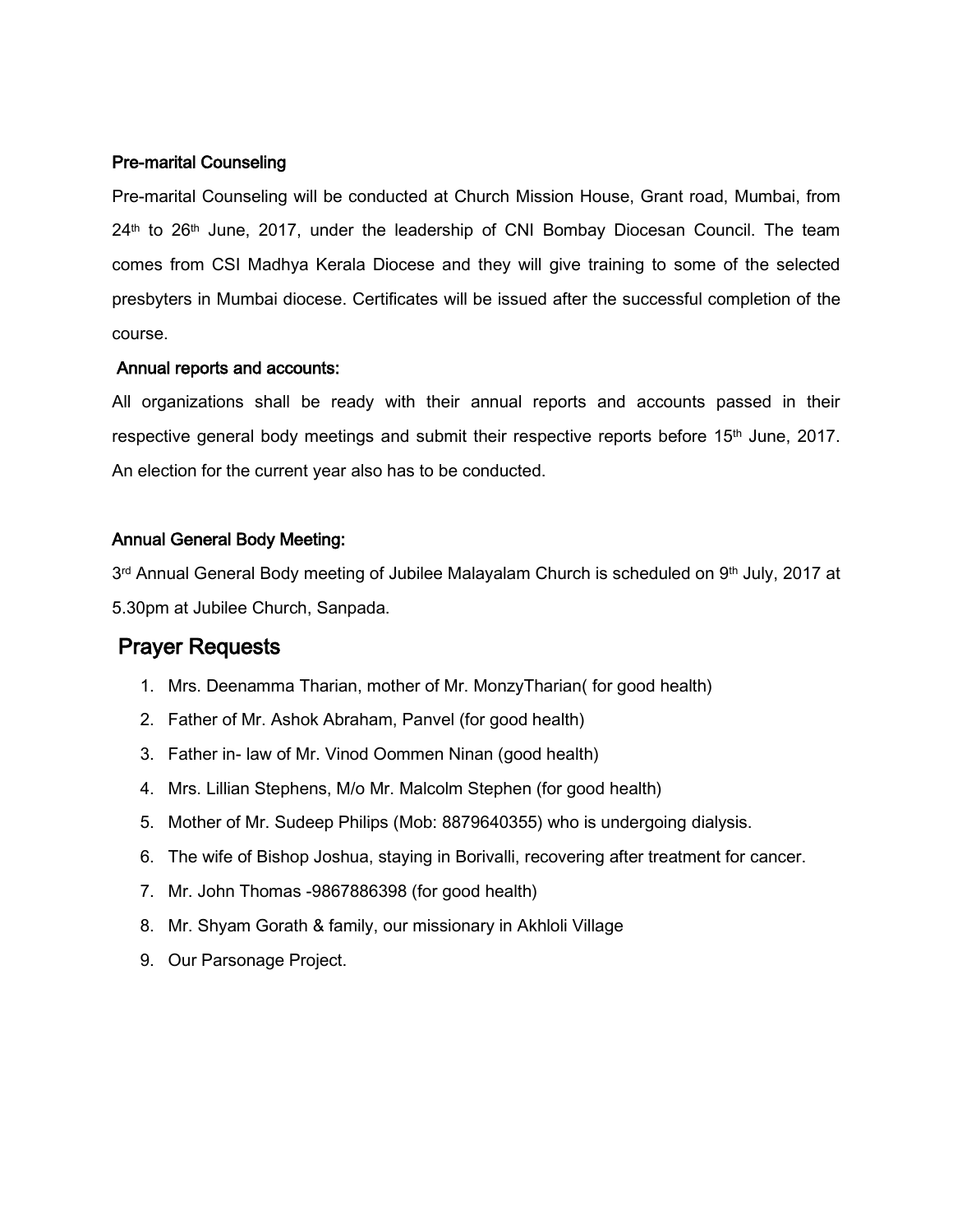# Sunday Scripture Lessons for June 2017

#### 4<sup>th</sup> June: Pentecost

| Theme: The Gift of the Holy Spirit |               |
|------------------------------------|---------------|
| Joel: 2: 28-32                     | Ps. 139       |
| Acts: 2:1-11                       | John 20:19-23 |

#### 11<sup>th</sup> June: Trinity Sunday: Sunday after Pentecost

| Theme: God the Holy Trinity |              |
|-----------------------------|--------------|
| $Exod: 6: 2-8$              | Ps. 33:12-19 |
| Romans: 8:11-17             | Mark: 1:7-13 |

#### 18<sup>th</sup> June: 2<sup>nd</sup> Sunday after Pentecost

Theme: Jesus tells us who are truly blessed, happy.

| Isaiah 61:1-9      | Ps.119:1-8      |
|--------------------|-----------------|
| II Corinth: 6:3-10 | Matthew: 5:1-12 |

#### 25<sup>th</sup> June : 3<sup>rd</sup> Sunday after Pentecost

Theme: Our hearts must be kept free from anger and hatred.

| Gen: 4: 2-10   | $Ps.37:1 - 8$   |
|----------------|-----------------|
| l John 3:11-18 | Matthew 5:17-26 |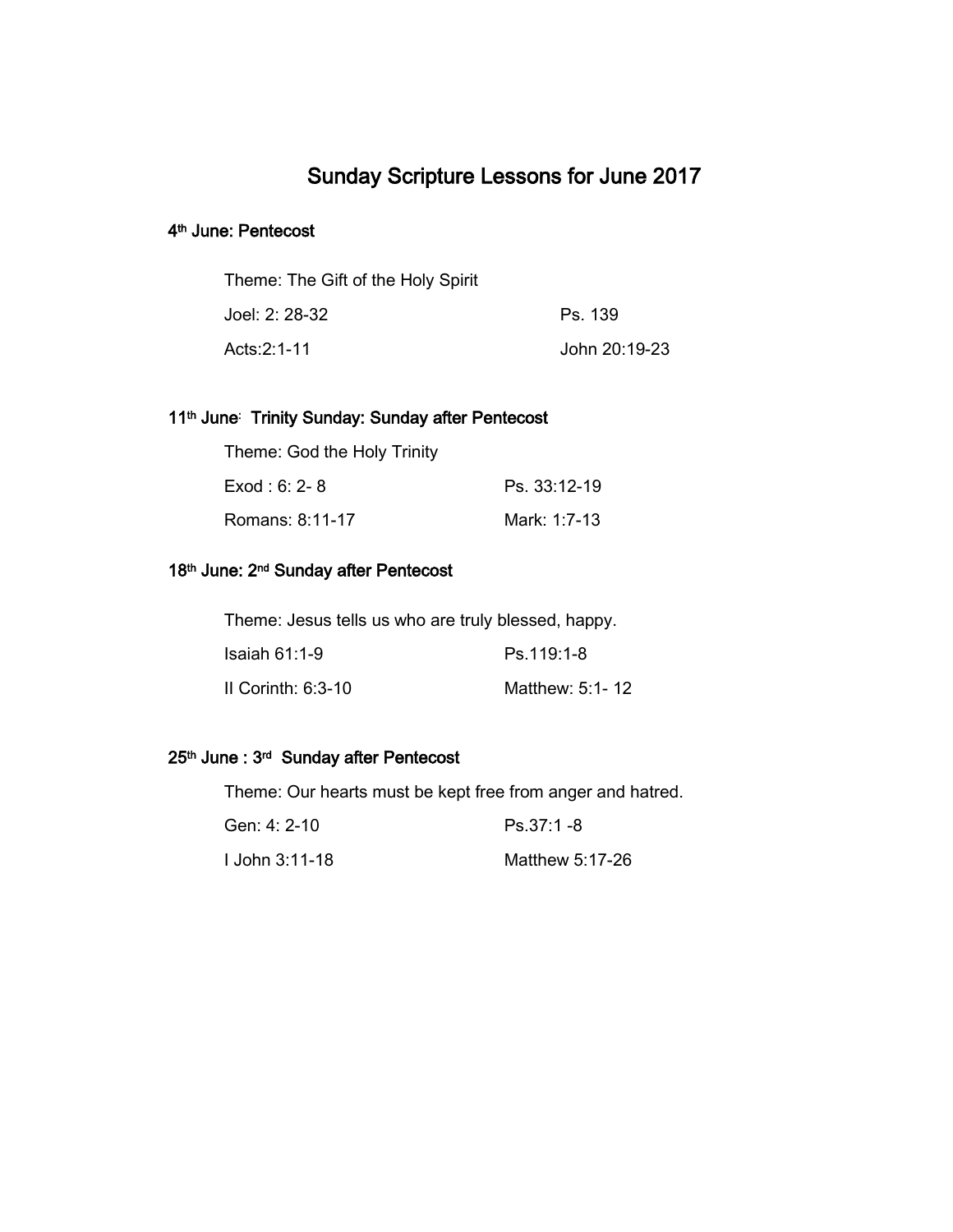# Scripture Reading, Peace, Elements & Offertory – Sanpada

| Date     | 1 <sup>st</sup> Lesson | <b>Psalms</b>              | 2 <sup>nd</sup> Lesson  |
|----------|------------------------|----------------------------|-------------------------|
| 04.06.17 | Mr. K O John           | Mrs. Sara Bibi Cherian     | Mrs. Lavina Sushiel     |
| 11.06.17 | Adv. Chandy Kurian     | Mrs. Sweety Salomy Philips | Ms. Jisby Ann Bose      |
| 18.06.17 | Mr. George Joseph M    | Mrs. Aleyamma Joseph       | Mr. John Mathai         |
| 25.06.17 | Mr. TG Kurian          | Ms. Jilcy John             | Mr. Sudheip Samuel Alex |

| Date     | Peace                  | <b>Elements</b>                 |
|----------|------------------------|---------------------------------|
| 04.06.17 | Mr.& Mrs. John Samuel  | Mr. & Mrs. Joseph Philip        |
| 18.06.17 | Dr. & Mrs. Jowin Jacob | Mr.& Mrs. Monz Tharian Varghese |
| 25.06.17 |                        | Dr. & Mrs. Varghese Cherian     |
|          | Mr. & Mrs. Biju George |                                 |

# Offertory, Sanpada

- 04.06.17 Mr. Reuben Kurien; Miss. Aneeta Rose Paul
- 11.06.17 Mr. Reuben Kurien; Miss. Felisa Lee Mathews
- 18.06.17 Mr. Reuben Kurien; Miss. Aleesha Philip
- 25.06.17 Mr. Reuben Kurien; Miss. SanayaShaji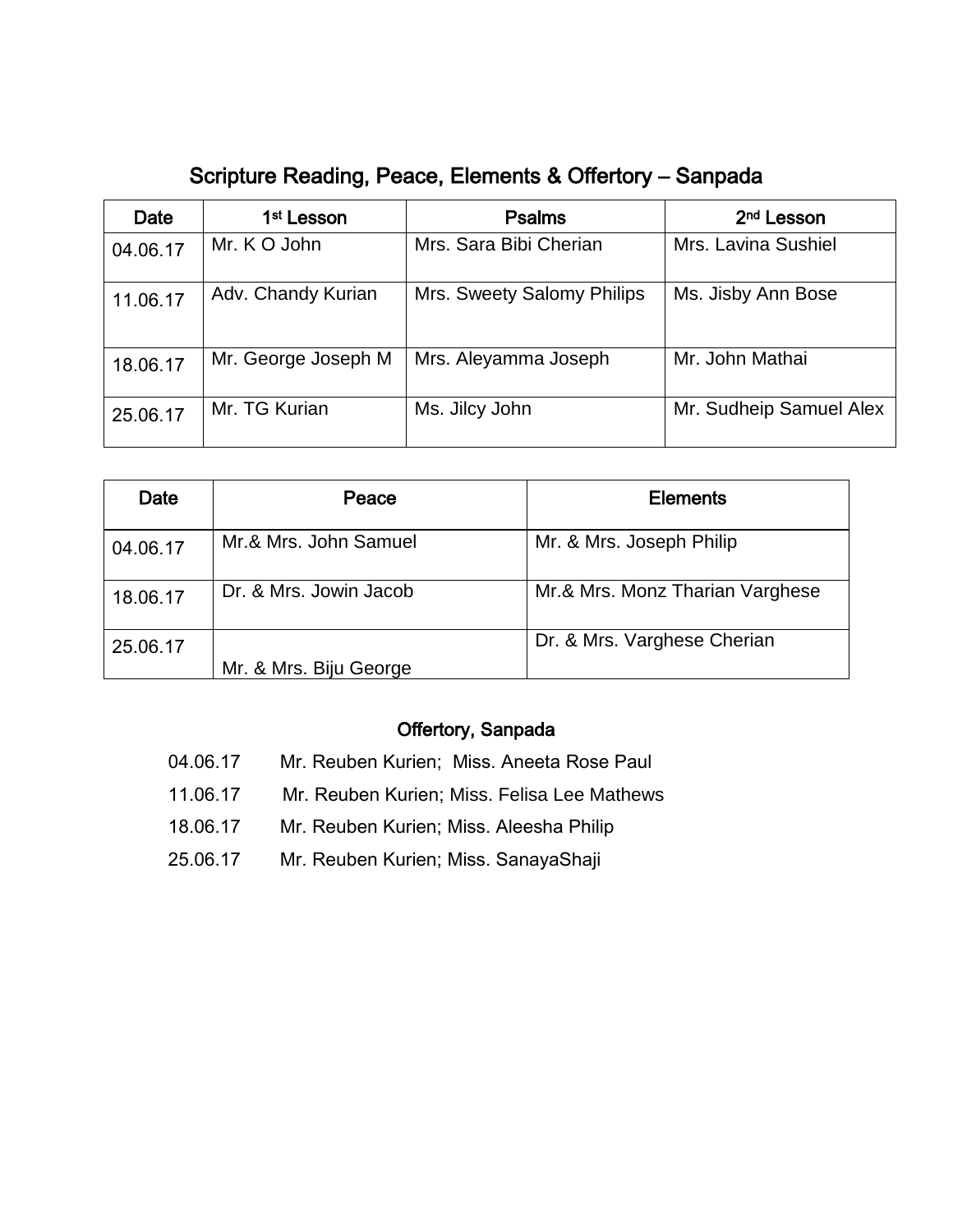| Date     | 1 <sup>st</sup> Lesson | <b>Psalms</b>      | 2 <sup>nd</sup> Lesson |
|----------|------------------------|--------------------|------------------------|
| 04.06.17 | Mr. T.C Isaac          | Mrs. Sinu Ashok    | Mrs. Bindu John        |
| 11.06.17 | Mr. John Thomas        | Mrs. Shiney Sam    | Mrs. Susan Samuel      |
| 18.06.17 | Mr. Lopez Issac        | Mrs. Solly Johnson | Mr. Ashok Abraham      |
| 25.06.17 | Mr. K K Johnson        | Mrs. Ligi Babu     | Mr. Binny Johnson      |

|  |  |  | <b>Scripture Reading, Peace &amp; Elements - Panvel</b> |  |
|--|--|--|---------------------------------------------------------|--|
|--|--|--|---------------------------------------------------------|--|

| Date     | Peace                     | <b>Elements</b>            |
|----------|---------------------------|----------------------------|
| 04.06.17 | Mr. & Mrs. Johnson KK     | Mr. & Mrs. Johnson Gabriel |
| 18.06.17 | Mr. & Mrs. K Babu         | Mr. & Mrs. Simon Philip    |
| 25.06.17 | Mr. & Mrs. Sabu Varughese | Mr. & Mrs. Sam Thomas      |

# Birthdays

|       | 1-Jun Mr. T.C Isaac                  | <b>New Panvel</b>    |
|-------|--------------------------------------|----------------------|
|       | 4-Jun Ms. Angelina Joju              | Sanpada              |
|       | 5-Jun Adv. Chandy Kurian             | Vashi                |
| 5-Jun | Miss. Aksa Susan Ashok               | Kharghar             |
|       | 6-Jun Ms. Jisby Ann Bose             | <b>Nerul</b>         |
|       | 6-Jun Mr. Abraham Kurian             | Vashi                |
|       | 7-Jun Miss. Felisa Lee Mathews       | Kharghar             |
|       | 8-Jun Mrs. Sweety Salomy Philips     | <b>Nerul</b>         |
|       | 10-Jun Mrs. Shiby Mareena George     | Kharghar             |
|       | 11-Jun Mrs. Lilian Florence Stephens | Kopar Khairne        |
|       | 13-Jun Mr. John Joseph               | <b>Kopar Khairne</b> |
|       | 15-Jun Mrs. Kunjannama George        | <b>Nerul</b>         |
|       | 16-Jun Mrs. Reeba Sara Koshy         | <b>Nerul</b>         |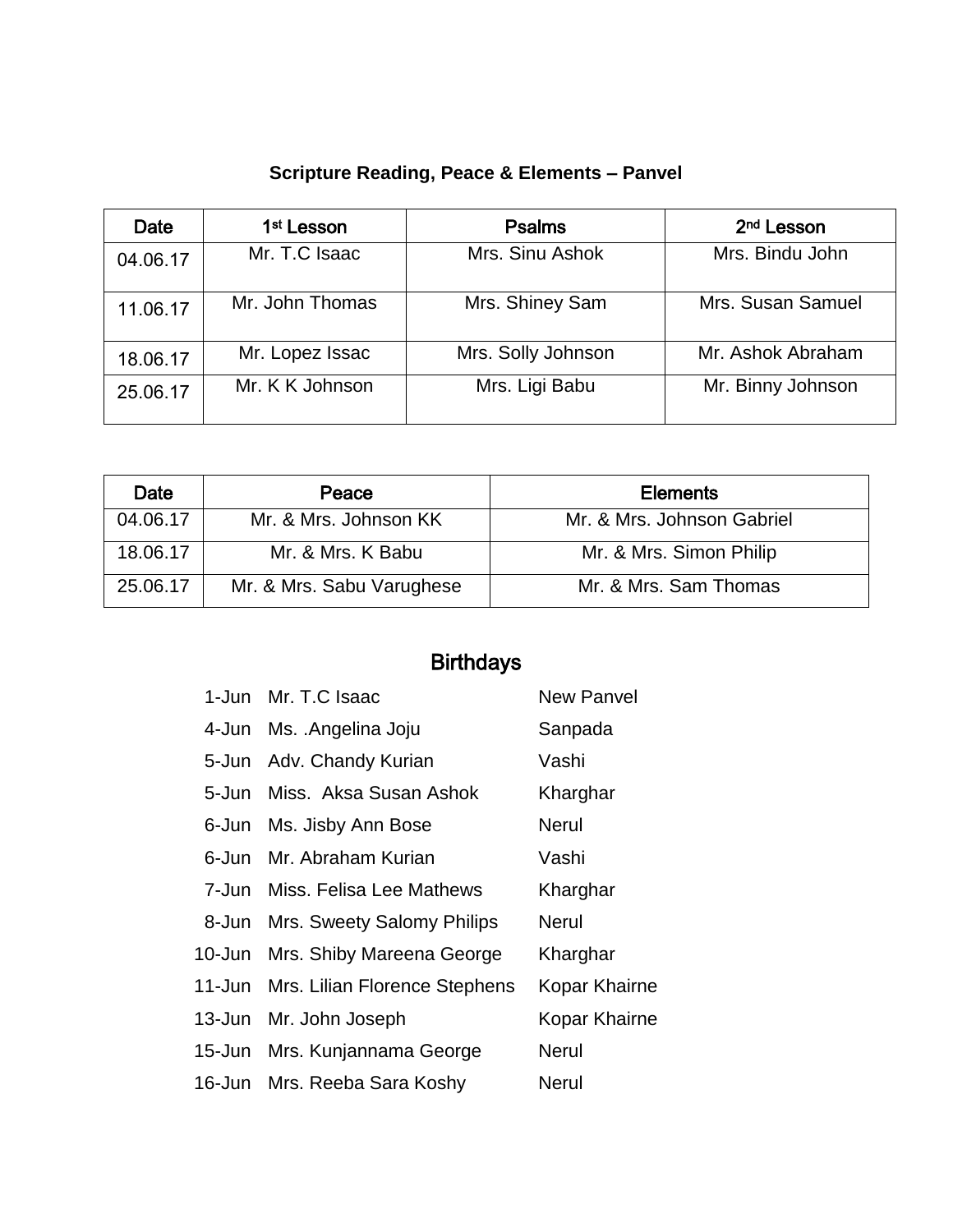| 16-Jun     | Mr. John Mathai            | <b>Nerul</b>     |
|------------|----------------------------|------------------|
| 17-Jun     | Mrs. Molly B. George       | Kopar Khairne    |
| 17-Jun     | Mrs. Aleyamma Joseph       | Kharghar         |
| 17-Jun     | Mr. Ashok Abraham          | Panvel           |
| 17-Jun     | Ms. Jilcy John             | Vashi            |
| 17-Jun     | Mr. Sudheip Samuel Alex    | Kamothe          |
| 18-Jun     | Ms. Asha Mary Thomas       | <b>Bangalore</b> |
| 19-Jun     | Mast. Jermy Jacob          | Vashi            |
| $21 - Jun$ | Mrs. Annamma Thomas        | Airoli           |
| $22$ -Jun  | Mr. Simon Philip           | Panvel           |
| $23 - Jun$ | Mast. Kevin Frenyl Philips | <b>Nerul</b>     |
| 25-Jun     | Mast. Kevin Johnson        | Kharghar         |
| 26-Jun     | Mrs. Rachel Zachariah      | <b>CBD</b>       |
| 26-Jun     | Mr. Jim Joseph Kurian      | Thane            |
| 29-Jun     | Ms. Mable Sarah Abraham    | Vashi            |
| 29-Jun     | Mrs. Dr. Sherin S. Rasalam | Chembur          |
| 30-Jun     | Mr. Mathew Zachariah       | CBD              |

# **Wedding Anniversaries**

| 2-Jun Mr.& Mrs. Johnson KK             | Kharghar   |
|----------------------------------------|------------|
| 3-Jun Mr.& Mrs. Johnson Gabriel        | Kalamboli  |
| 8-Jun Mr.& Mrs. Monzy Tharian Varghese | Palm Beach |
| 12-Jun Mr.& Mrs. Joseph Philip         | Sanpada    |
| 17-Jun Mr.& Mrs. Simon Philip          | Panvel     |
| 18-Jun Dr.& Mrs. Varghese Cherian      | Vashi      |